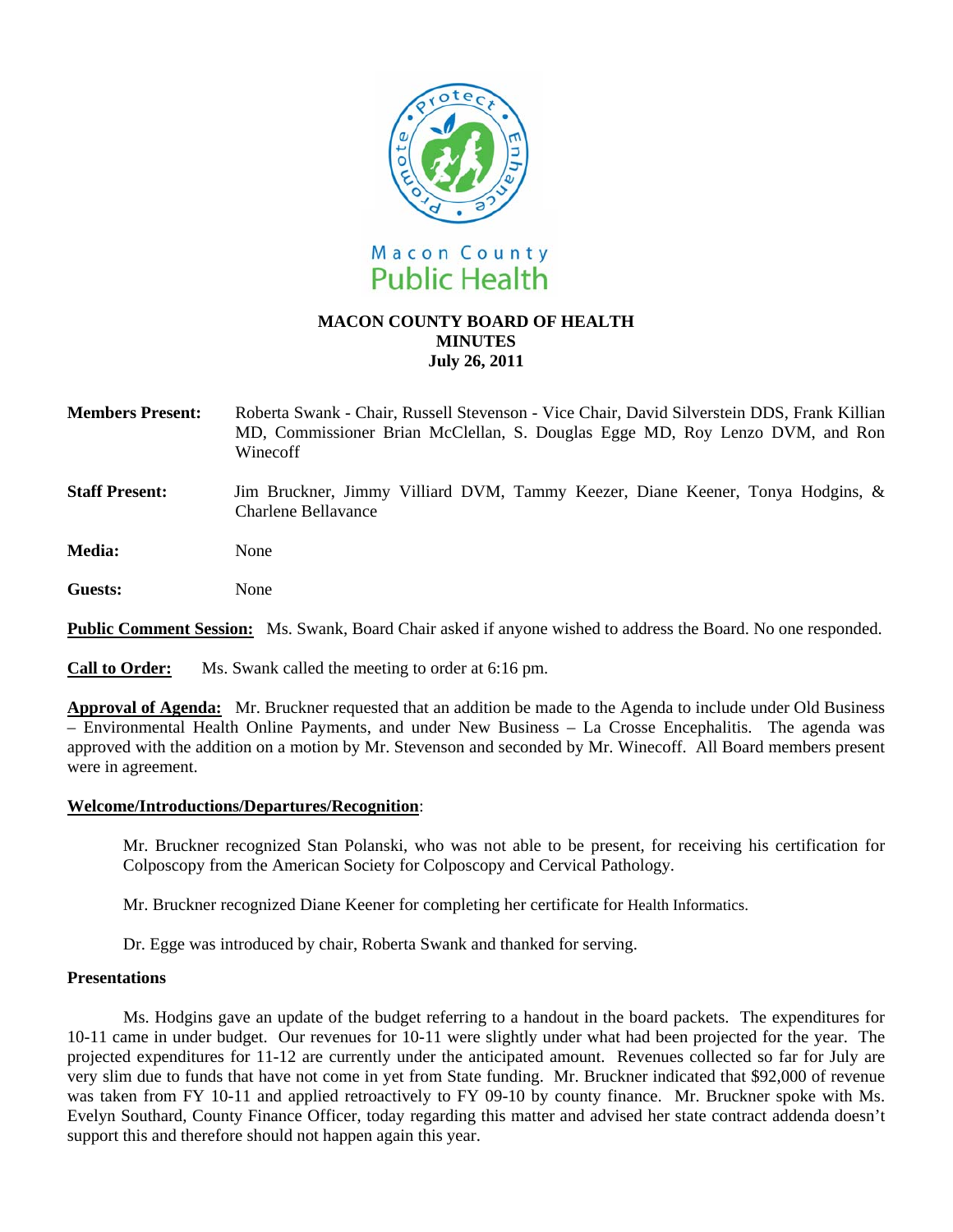## **Approve Minutes of Previous Meeting: June 28, 2011**

 A motion was made by Commissioner McClellan and second by Mr. Winecoff to accept the minutes of the June 28, 2011 meeting as submitted. All Board members present were in agreement.

## **Old Business**

**Update on Dentist Position** - Dr. Villiard informed the Board that we were able to cover every day but one in the clinic so far this month. Dr. Council has agreed to work two days under his current contract. We still have three days that we do not have a dentist. We have an applicant that is a possibility but he would not be available until November.

Ms. Keezer presented a spreadsheet showing the advertising the department has been doing in the attempt to recruit a dentist. From this we have received 8 applicants. We had 3 applicants that were asking for loan forgiveness and another that was referred. Another applicant was offered the position with moving expenses and she decided, due to personal reasons, she could not accept the offer. There are still several active ads as well as the employment security website and the county website. These are free so they will not expire until they are filled. Dr. Villiard suggested we may want to consider posting the position in the American Dental Association magazine. Dr. Silverstein also suggested that the Western Carolina Dental Society may also be a good resource.

There has been conversation with Mr. Jack Horton County Manager regarding loan forgiveness for the applicants. He is willing to discuss a compromise to help entice applicants but so far we have not found the right combination for the right person.

A suggestion was made that a letter be sent to local dentists asking if they might be willing to work a day once a month or so.

**On Line Billing** – It was mentioned at the last meeting that we would like to offer clients the availability to pay bills on line with a credit card. Ms. Keezer informed the Board that the only other facility in the area that has this type of system is the tax office. We would like our system to be as simple as possible. Any decisions that are made regarding this would have to be approved by the county finance officer and the Board of County Commissioners. There are fees involved and the tax office is passing these off on the client. The county has not budgeted to consume these fees so we would also have to pass these off to the clients. Guilford County has a model for this technology that looks good but we might have to duplicate a lot of information in order to make this a feasible option. Wachovia Bank has this technology and because the county uses this bank for their financial needs Ms. Keezer suggested this might be a good place to start. We are currently taking credit card information over the phone for food permits and it was suggested that this would make it much easier for those venders that are coming to town for a particular event that are not from this area. The potential is there for high volume use.

#### **New Business**

**Changes in Cost Settlement – Fee Changes -Sliding Fee Scale** – Mr. Bruckner informed the Board that there will be some significant changes in the statewide Medicaid aggregate cost settlement for Public Health. Settlements will be with individual health departments in the future. They are looking at the base rate with an enhancement. Medicaid is saying we can charge between 1% and 5% differential above the Medicaid rate. We are looking to change our rates so they are more in line with what they are suggesting so we can continue to qualify for the cost settlement.

**Health Director Annual Performance Review** – Ms. Swank mentioned that she would like to meet with the committee that was set up for this before the August meeting. She suggested they discuss a date and time after the meeting.

**Board Training and Accreditation** – Mr. Bruckner informed the Board that as part of the accreditation process the state contracts to do training for the county's Boards of Health. UNC now has the contract for this training. Three counties here in the west challenged the requirement that this was the only training that would qualify for